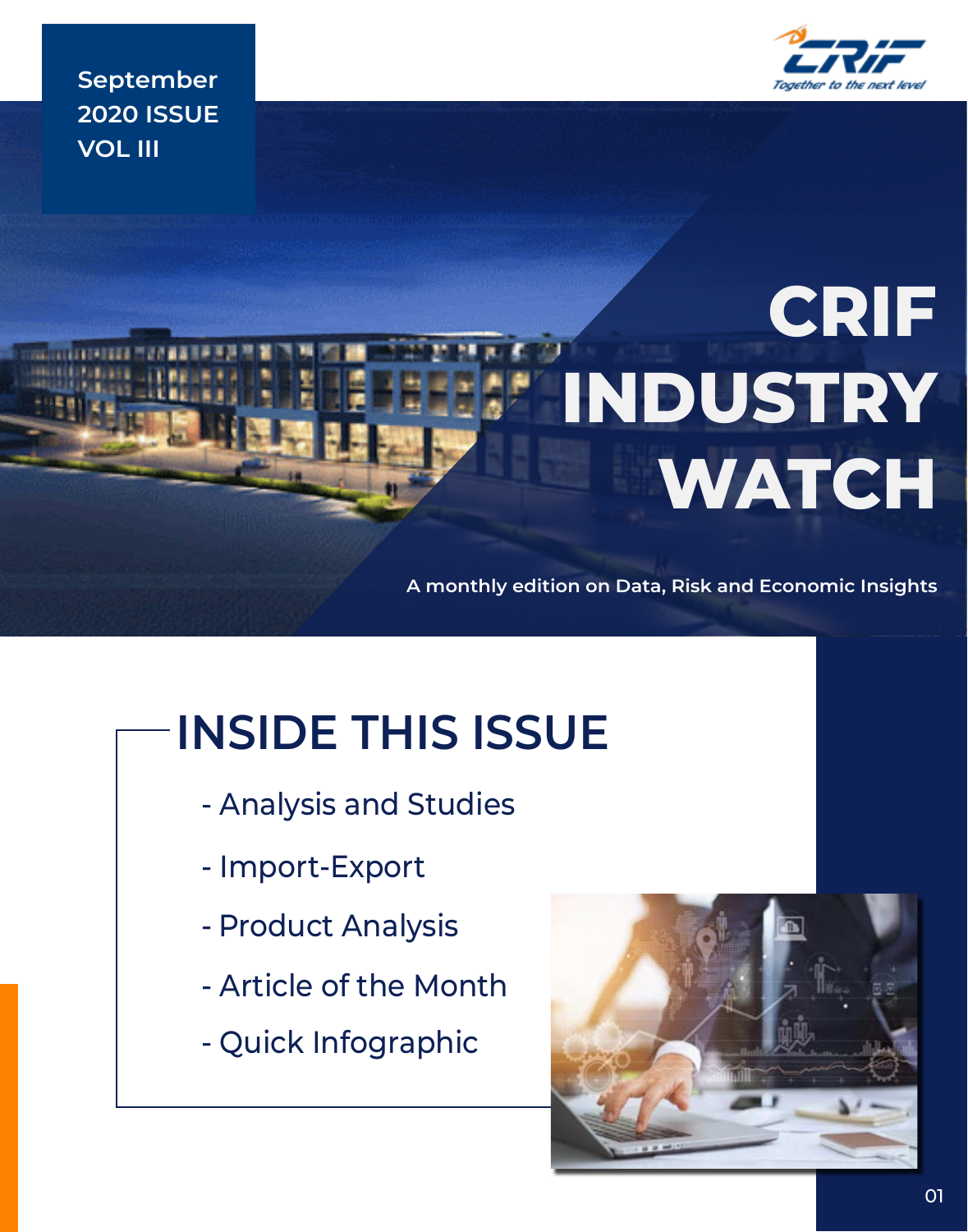# **Analysis and Studies**

### **In Switzerland the Lockdown has led to a 38% reduction in business start-ups**



After the Lockdown, the number of new businesses being set up in Switzerland fell by 38% compared with the same period of the previous year. 63% fewer companies were set up in Ticino, and several Cantons in the French- speaking area of Switzerland also reported reductions of more than 50%. Of the different sectors, the arts and entertainment sector reported the largest reduction, at 51%.

CRIF AG has looked at how many new businesses were established after the Lockdown and compared this number with the same period of the previous year. The period under observation lasted for one month. All in all, 2,143 companies were set up in Switzerland during this time. This is 38% fewer than last year. The number of company start-ups has fallen in every canton. The worst affected are the Cantons of Appenzell Innerrhoden (-74%), Ticino (-63%), Glarus (-56%), Freiburg (-53%) and Geneva (-52%).

The numbers have also fallen in cantons that have a relatively high number of companies and company start-ups: Bern (-44%), Vaud (-40%), Zurich (-32%) and Zug (-31%). The Canton of Schwyz reported the smallest reduction, at 16%. In absolute numbers, the Canton of Zurich reported the highest number of start-ups (424), followed by Vaud (199) and Bern (159).

A look at the individual sectors reveals that the arts and entertainment sector registered the largest reduction, with 51% fewer company start-ups. Sectors that provide economic services and freelance services are also badly affected (-50% and-46% respectively). Hospitality has also suffered a drop of 42%.

The finance and insurance sector reported the lowest fall, at minus 9%, followed by the healthcare industry (-30%) and the real estate sector (-34%).

#### **About the survey process**

In this survey, we took account of all those businesses that were entered into the Commercial Register for the first time from 18th March to 14<sup>th</sup> April 2020 (one month). These numbers were compared with the period from 18th March to 14th April 2019.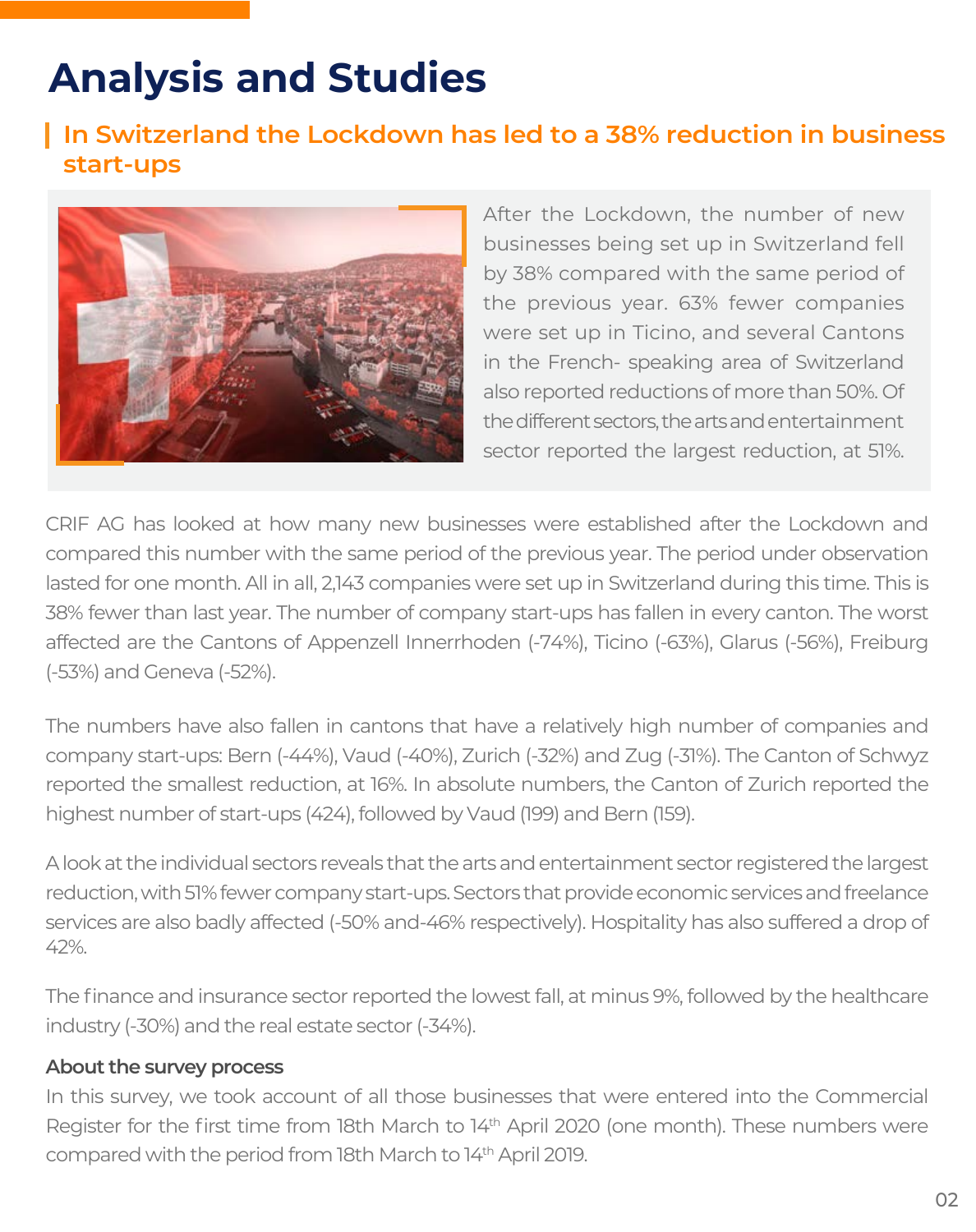# **New company start-ups by Canton, 18th March to 14th April**

I

| <b>Canton</b>                | 2019           | 2020          |
|------------------------------|----------------|---------------|
| Aargau                       | 215            | 146           |
| Appenzell Innerrhoden        | 79             | 5             |
| Appenzell Ausserrhoden       | 29             | 17            |
| Bern                         | 283            | 159           |
| Basel - Landschaft           | 94             | 61            |
| Basel - Stadt                | 91             | 64            |
| Freiburg                     | 133            | 62            |
| Geneva                       | 288            | 137           |
| Glarus                       | 18             | 8             |
| Graubunden                   | 73             | 56            |
| Jura                         | 22             | 12            |
| Lucerne                      | 147            | 99            |
| Neuchatel                    | 68             | 37            |
| Nidwalden                    | 17             | $\frac{1}{4}$ |
| Obwalden                     | 15             | 9             |
| St. Gallen                   | 193            | 133           |
| Schaffhausen                 | 26             | 17            |
| Solothurn                    | 75             | 59            |
| Schwyz                       | 93             | 78            |
| Thurgau                      | 103            | 72            |
| Ticino                       | 190            | 70            |
| Uri                          | $\overline{9}$ | 6             |
| Vaud                         | 329            | 199           |
| Valais                       | 127            | 75            |
| Zug                          | 179            | 124           |
| Zurich                       | 625            | 424           |
| <b>Total for Switzerland</b> | 3461           | 2143          |

#### **New company start-ups by Canton, 18th March to 14th April** I

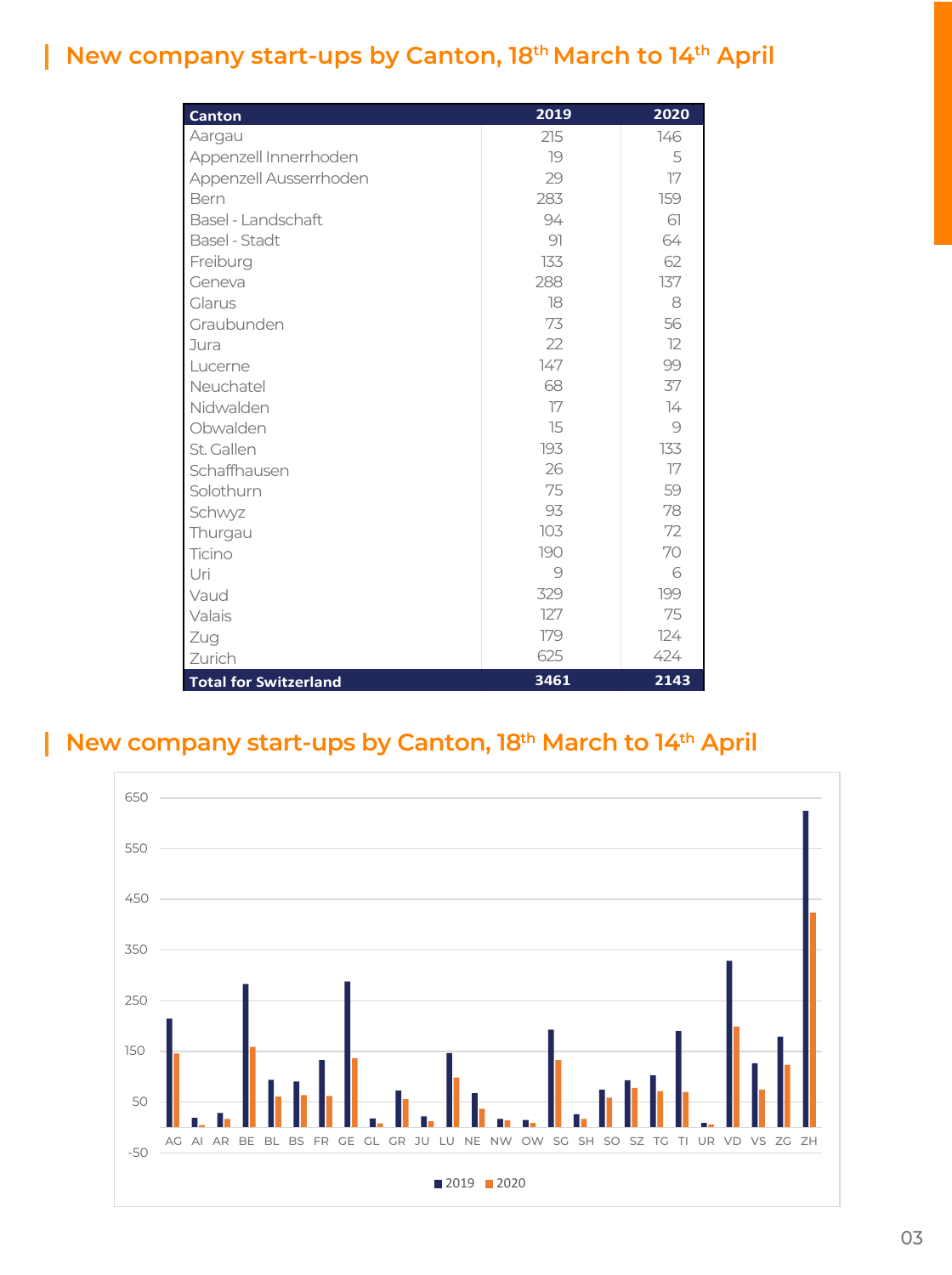### **Reduction in business start-ups by Canton as a percentage over the same period of the previous year**

ı

| Canton                 | Variation |
|------------------------|-----------|
| Appenzell Innerrhoden  | 74%       |
| Ticino                 | 63%       |
| Glarus                 | 56%       |
| Freiburg               | 53%       |
| Geneva                 | 52%       |
| Neuchatel              | 46%       |
| Jura                   | 45%       |
| Bern                   | 44%       |
| Appenzell Ausserrhoden | 41%       |
| Valais                 | 41%       |
| Obwalden               | 40%       |
| Vaud                   | 40%       |
| Basel - Landschaft     | 35%       |
| Schaffhausen           | 35%       |
| Uri                    | 33%       |
| Lucerne                | 33%       |
| Zurich                 | 32%       |
| Aargau                 | 32%       |
| St. Gallen             | 31%       |
| Zug                    | 31%       |
| Thurgau                | 30%       |
| Basel - Stadt          | 30%       |
| Graubunden             | 23%       |
| Solothurn              | 21%       |
| Nidwalden              | 18%       |
| Schwyz                 | 16%       |
| <b>Total</b>           | 38%       |

### **Reduction in business start-ups by Canton as a percentage compared with the same period of the previous year**

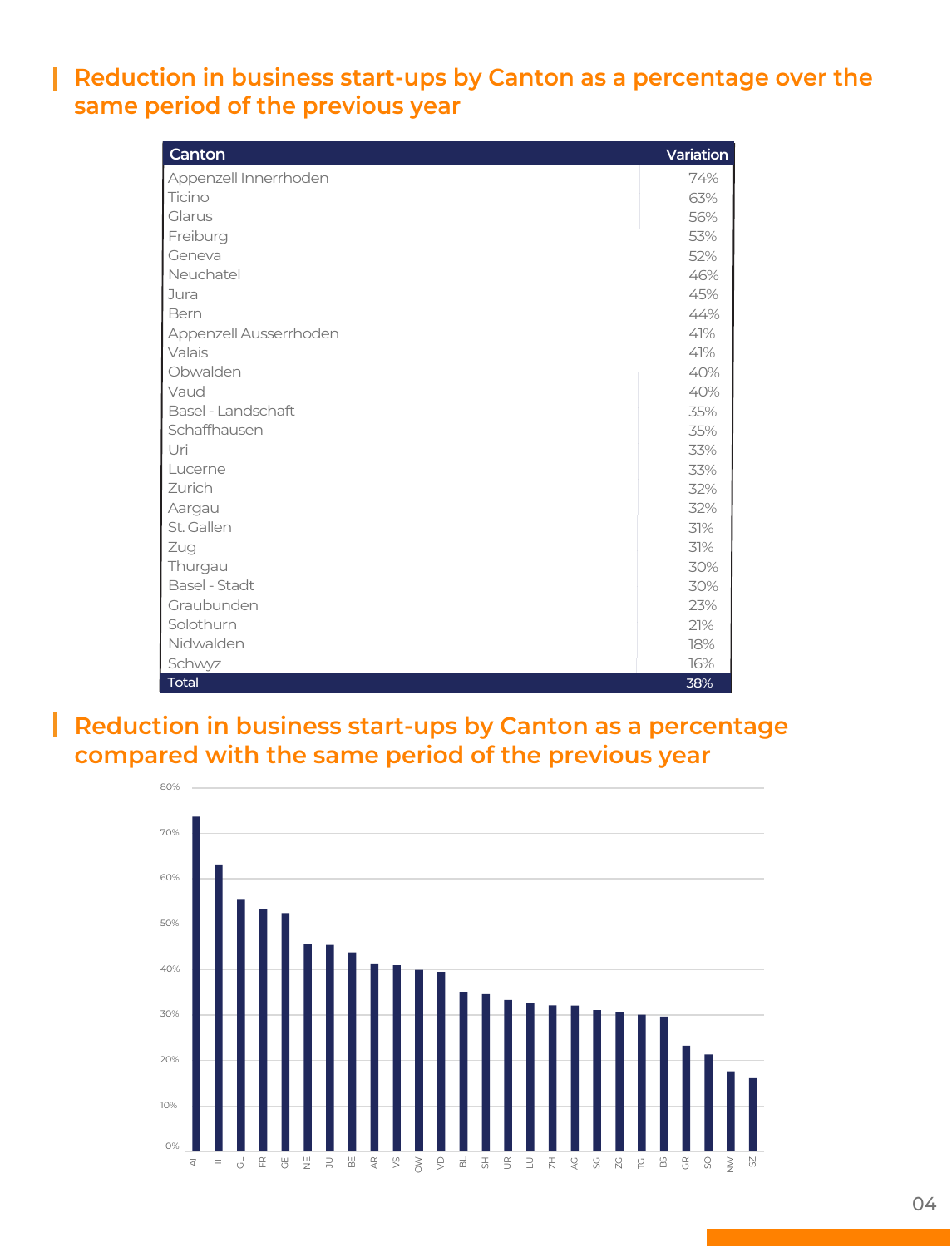### **New start-ups by sector, 18th March to 14th April**

ı

| Sector                                                    | 2019 | 2020 |
|-----------------------------------------------------------|------|------|
| Construction industry/Building trade                      | 394  | 250  |
| Provision of financial and insurance services             | 186  | 170  |
| Provision of freelance, scientific and technical services | 653  | 351  |
| Provision of other services                               | 161  | 104  |
| Provision of other economic services                      | 193  | 96   |
| Childcare and education                                   | 74   | 46   |
| Hospitality/Accommodation and food services               | 239  | 139  |
| Health and social welfare                                 | 156  | 109  |
| Property and housing services                             | 216  | 142  |
| Trade; Repair and maintenance of motor vehicles           | 524  | 345  |
| Information and communication                             | 238  | 148  |
| Arts, entertainment and recreation                        | 70   | 34   |
| Agriculture, forestry and fishing                         | 41   | 20   |
| Processing industry/Manufacturing of goods                | 219  | 128  |
| Transportation and storage                                | 85   | 55   |
| <b>Total</b>                                              | 3461 | 2143 |

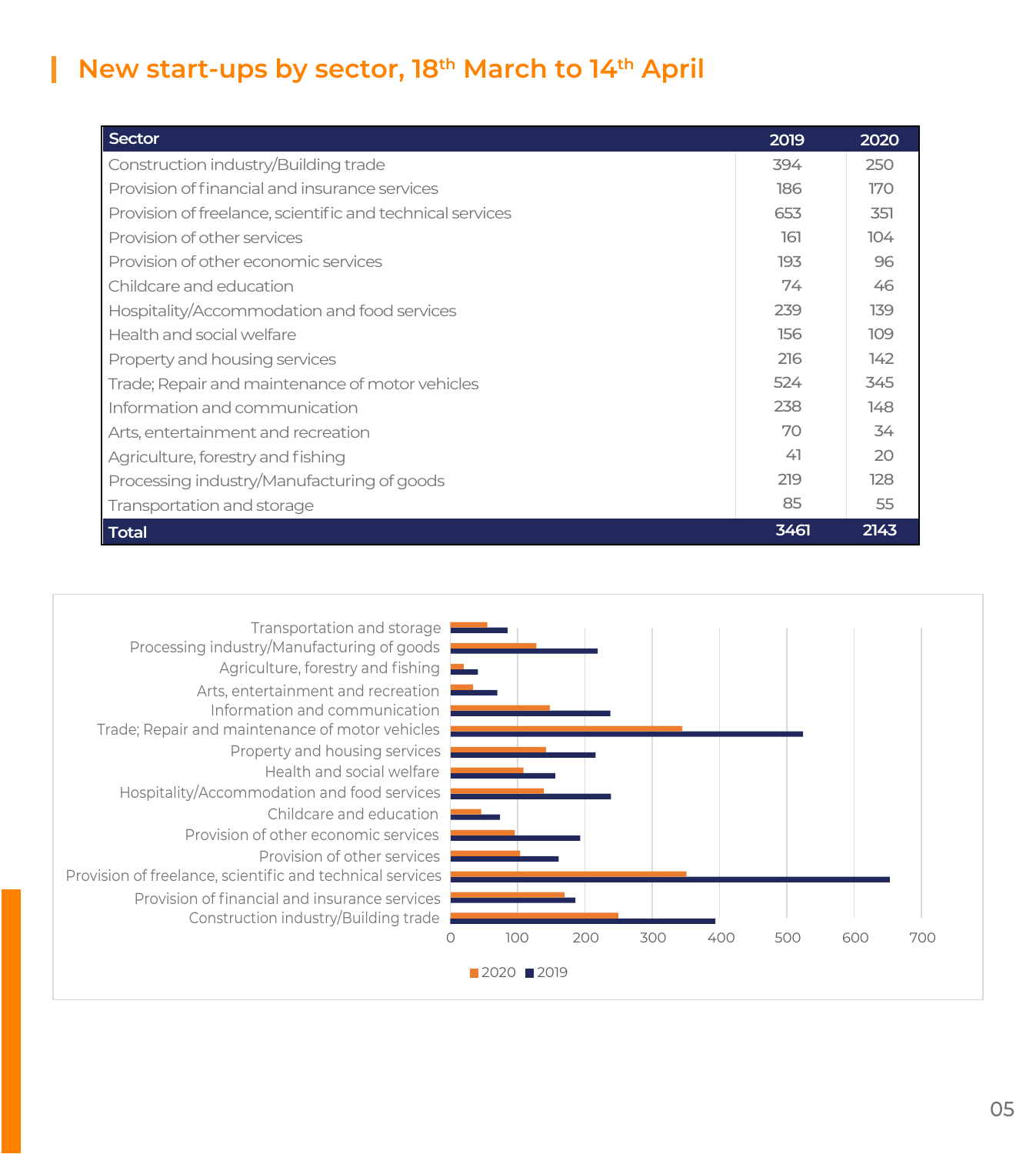### **Reduction in start-ups by sector as a percentage compared with the same period of the previous year**

| <b>Sector</b>                                             | <b>Variation</b> |
|-----------------------------------------------------------|------------------|
| Provision of financial and insurance services             | 9%               |
| Health and social welfare                                 | 30%              |
| Trade; repair and maintenance of motor vehicles           | 34%              |
| Property and housing services                             | 34%              |
| Transportation and storage                                | 35%              |
| Provision of other services                               | 35%              |
| Construction industry/Building trade                      | 37%              |
| Information and communication                             | 38%              |
| Childcare and education                                   | 38%              |
| Processing industry/Manufacturing of goods                | 42%              |
| Hospitality/Accommodation and food services               | 42%              |
| Provision of freelance, scientific and technical services | 46%              |
| Provision of other economic services                      | 50%              |
| Agriculture, forestry and fishing                         | 51%              |
| Arts, entertainment and recreation                        | 51%              |
| <b>Total</b>                                              | 38%              |

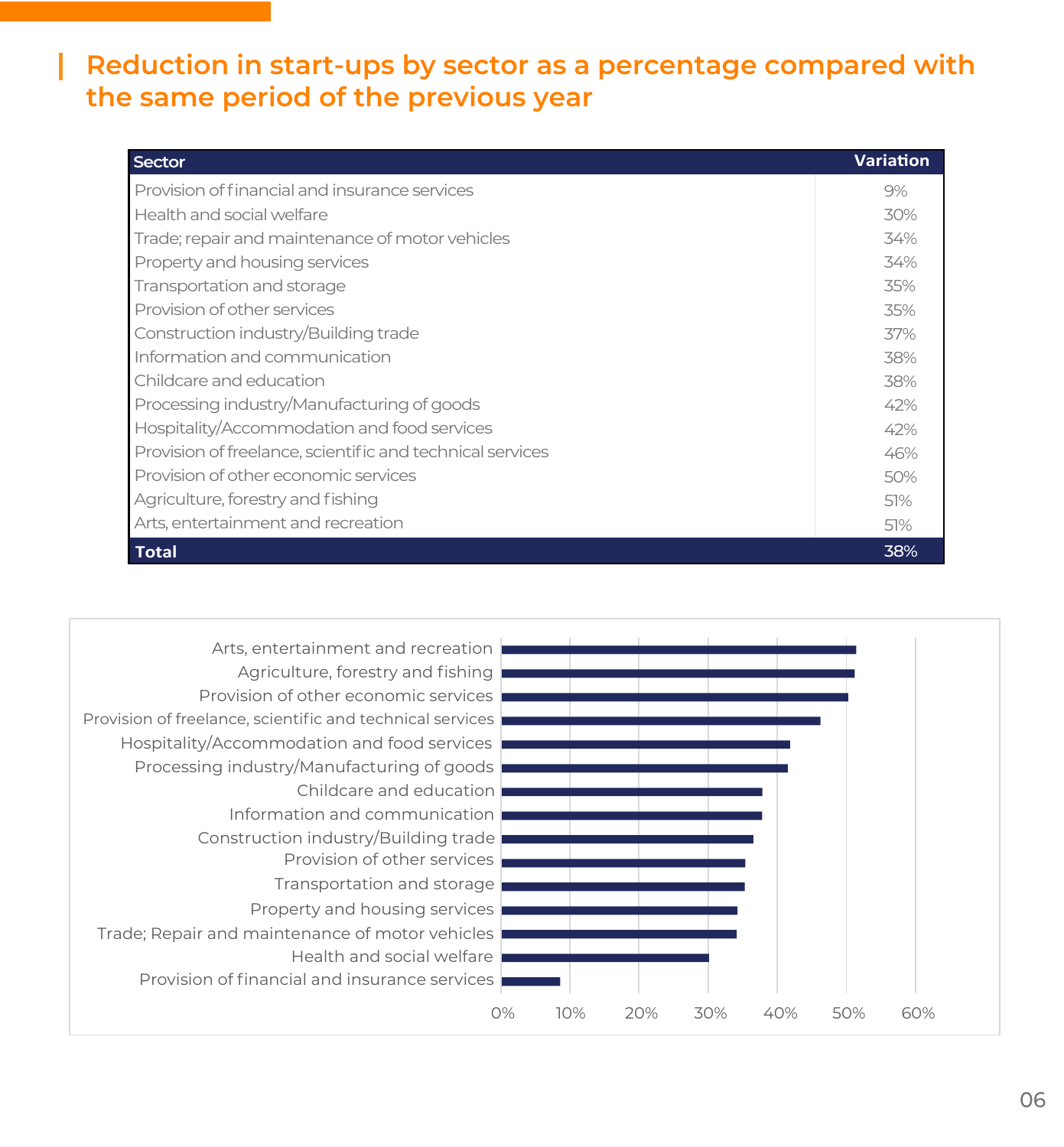# **Import-Export Snapshot**

# **Switzerland**



# **Top 3 Export Destinations (overall value \$285B)**

# **Top 3 Import Origins (overall value \$406B)**



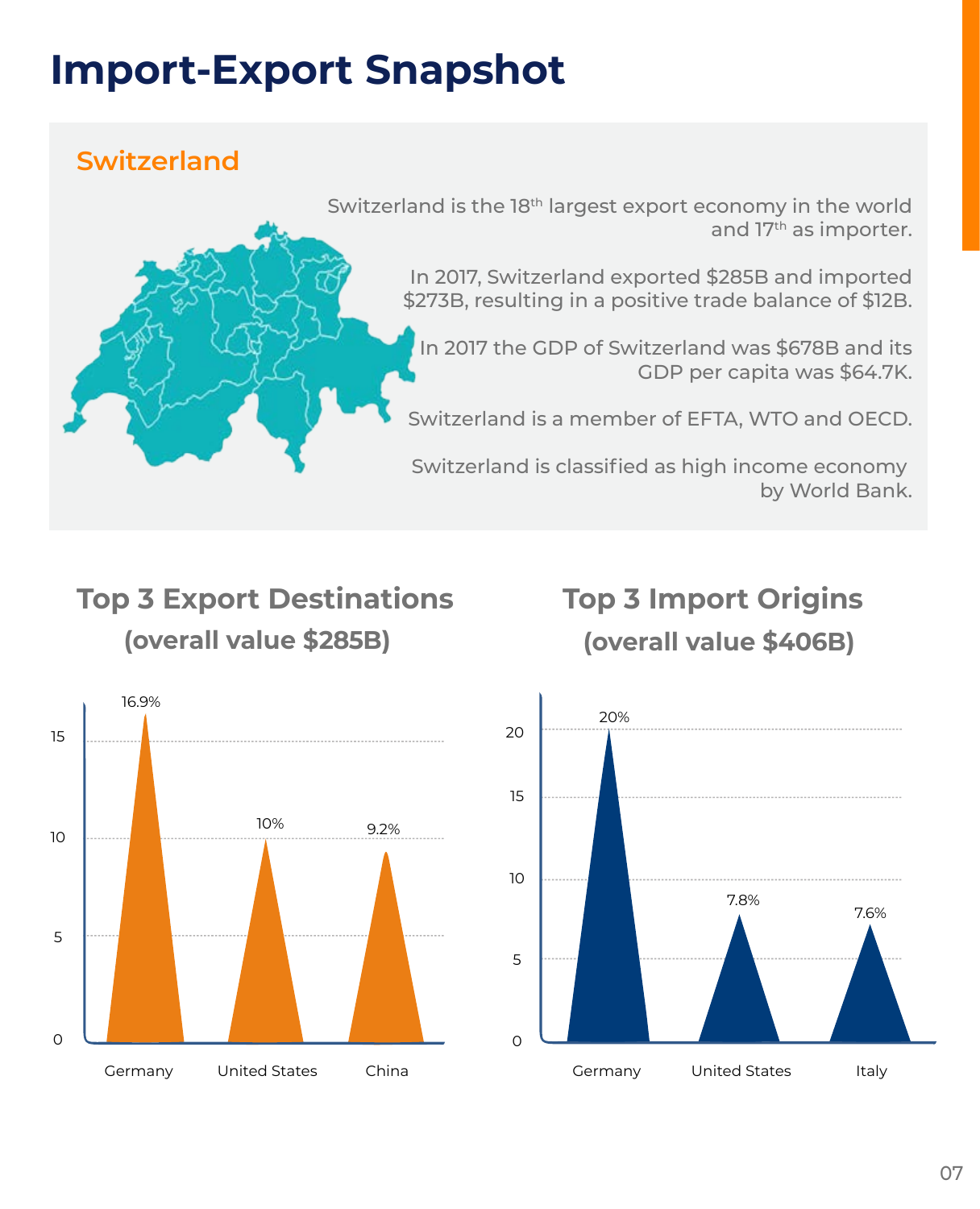

SOURCE:https://oec.world/en/profile/country/che/

# **What does Switzerland Imports and Exports?**

**Top 5 products exported by** 



SOURCE:https://oec.world/en/profile/country/che/

08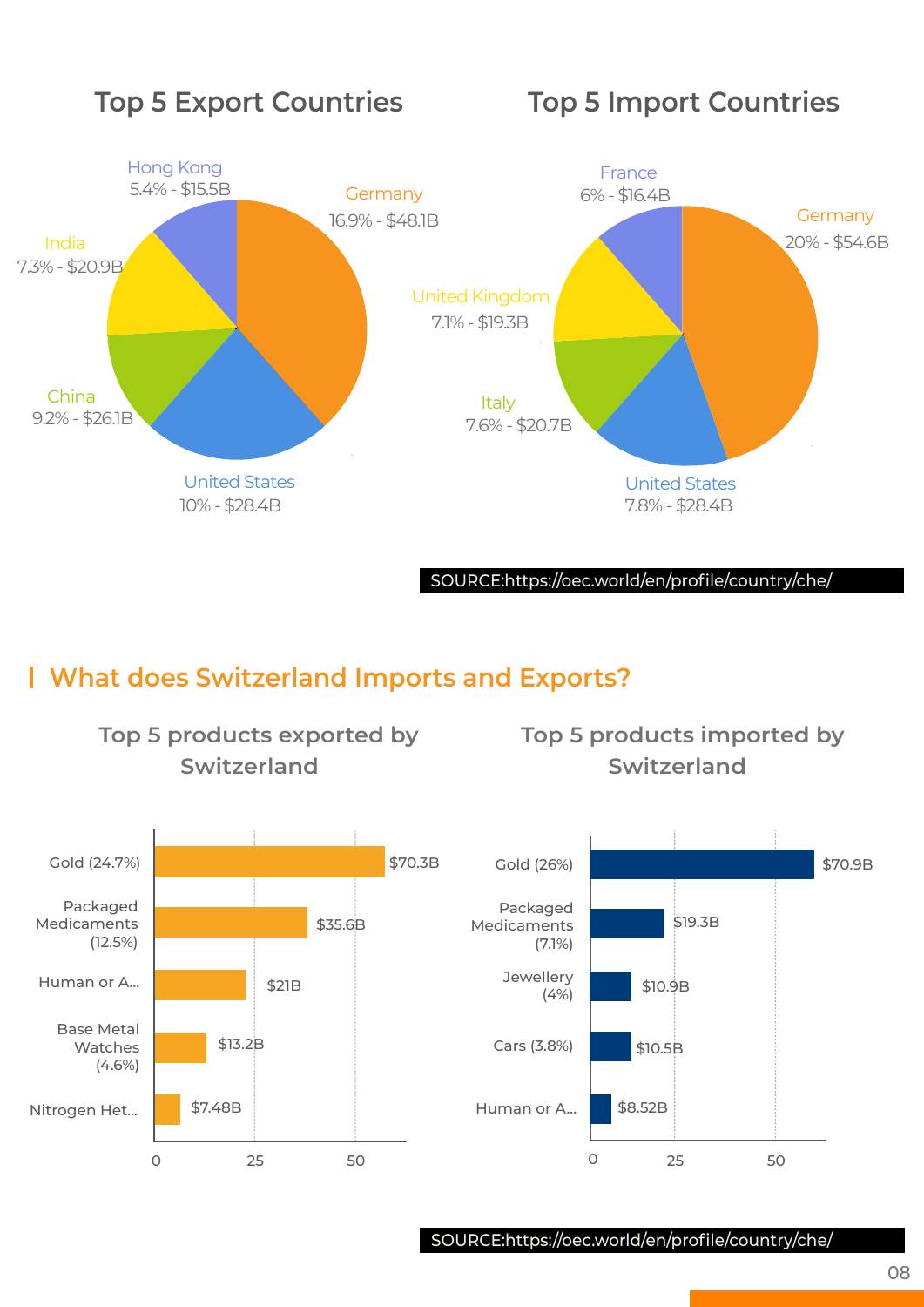# **Product Analysis**

### **Propylene polymers top exporter Saudi Arabia**



- **Propylene Polymers are the 83rd most traded product** in the world.
- The value of the total export amount at \$40.4B
- **Propylene Polymers' top exporter are Saudi Arabia** (\$4.59B), South Korea (\$3.98B), Belgium-Luxembourg (\$3.61B), the United States (\$3.44B) and Germany (\$3.15B).
- The top importers are China (\$6.04B), Germany (\$2.84B), Turkey (\$2.64B), Italy (\$2.27B) and Mexico (\$1.58B).
- Saudi Arabia exports for \$4.59, which represents the 11.4% of the World total.

# **Article of the Month**

## **Evaluate your business partners from due diligence point of view How for Anti-Money Laundering and (AML) and Anti Bribey and Corruption (ABC) checks can drive a business decision**

Processes followed to evaluate and better understand the overall profile of a company can be very complex and also related to local legislation. If a business partner is acting at global level, required checks are involving multiple sources and aspects.

Starting from checks related to company performance, firmographic data, negative events, management and so no, it's becoming more and more important know in advance if there is an involvement in criminal activities or financial fraud in order to avoid legal issues and reputation damage. Of course, in order to obtain an overall picture, it's necessary not only get information related to company but also ones related to management and shareholders. Only proceeding in this way is possible to obtain an exhaustive picture of the subject.

Discussing about Anti-Money Laundering (AML) and AntiBribery and Corruption it's necessary to consider two different topics. First of legal aspects, then data content.

Risks connected to money laundering, fraud, corruption, bribery or other criminal activities are more and more present in the worldwide market. For this reason, at the same time, government requirements to implement appropriate actions to comply with regulations have been established all over the world.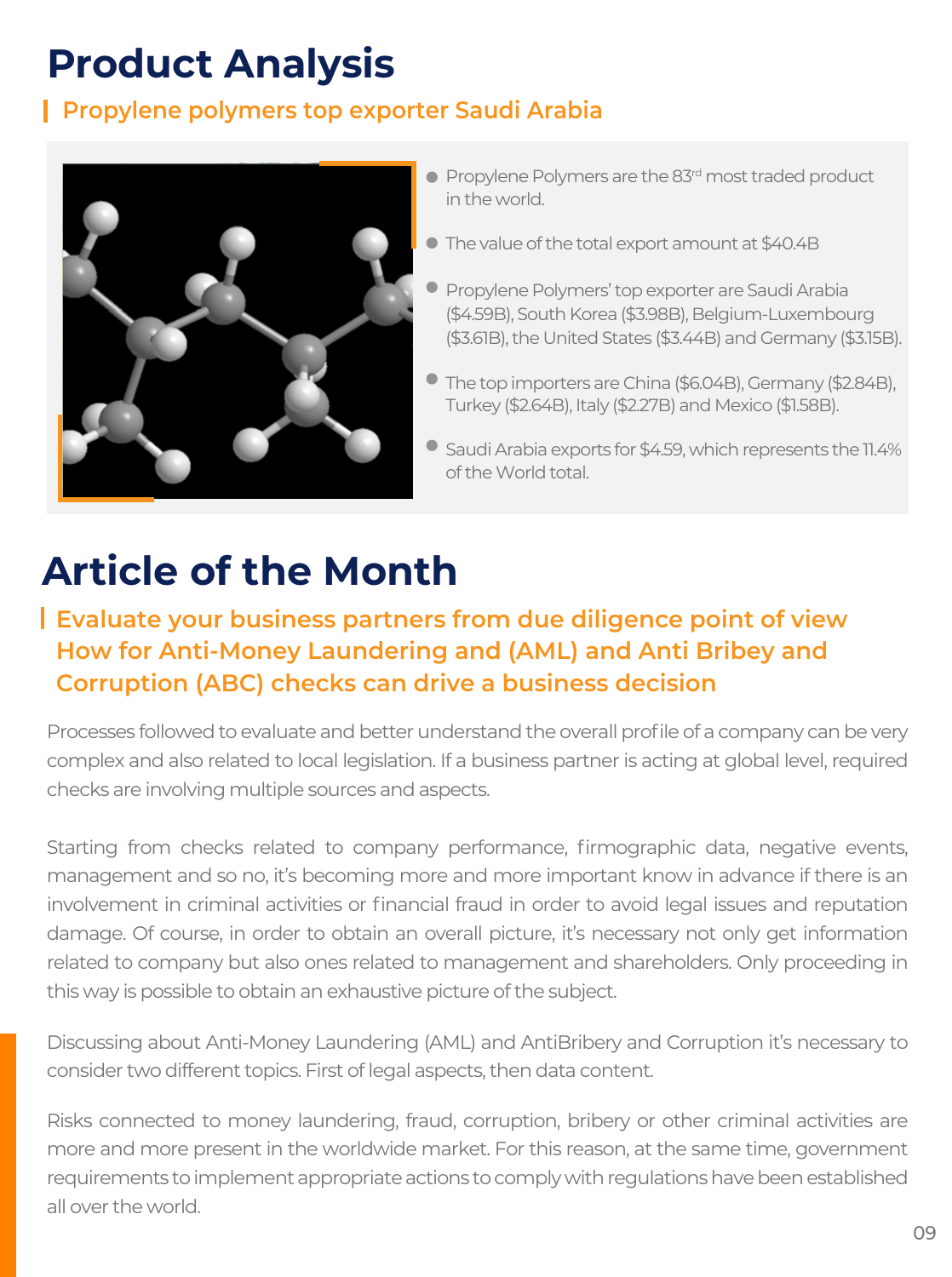Nowadays, companies must be able to check business partners, not just for evaluation purposes, but also for due diligence processes and need solutions to screen information required by regulatory processes. Even if Anti-Money and Anti-Bribery and Corruption can be connected as criminal practices, definitions are different and area of interest too.

Starting with Anti-Money Laundering (AML), considered as laws, regulations and procedures having the aim to prevent criminals to 'clean' funds obtained against law transforming into a legitimate profits. Even if Anti-Money Laundering legislation covers a limited number of transactions and criminal activities, implications are very important in term of rules to follow. For example, banks and financial institutions have to put in place specific procedures when a deposit account has to be opened to ensure no money laundering is in progress.

**Money-Laundering crime can be summarized in 3 different stages:**





• Placement: It's movement of cash from its source and sometimes can be easily discovered. It's based on the circulation of illegal money through financial institutions, shops, casinos, bureau the change etc. both domestic or abroad. This process can be done different paths. First of all from smuggling, as illegal movement of currency or other monetary instruments out of a country. Then, when a bank is controlled by criminals linked for example to drugs dealers. In this case a complete liberalization of financial sector can help laundering. Another important point is the liberalizations of foreign exchanges giving laundering an important boost. Also brokers and constitutions of big funds can support this system with funds itself in which original sources cannot be tracked. Classical method in money laundering is the purchase of assets with cash: from illegal money to valuable goods.

• Layering: The purpose of this stage is make difficult detect a laundering activity and methods are first of all cash conversion into monetary instruments. Then, material assets bought with illicit funds and the sold both locally or abroad. In this case is quite difficult to trace the origin of the money.

• Integration: Money previously laundered is now available through normal banking systems as 'normal' earnings coming from businesses. Differently from layering, in the integration processes, detection and identification of laundered funds is done by informants. Methods are sales of property to integrate laundered money back into the economy using shell companies so the sales would be considered legitimate. Also 'front companies' an false loans are used by criminals for apparently legitimate transactions. Complicity of foreign banks represents an high level of sophistication, showing very often a protection. Release false Import/Export invoices is a very effective method in integrating illicit proceeds back to the economy.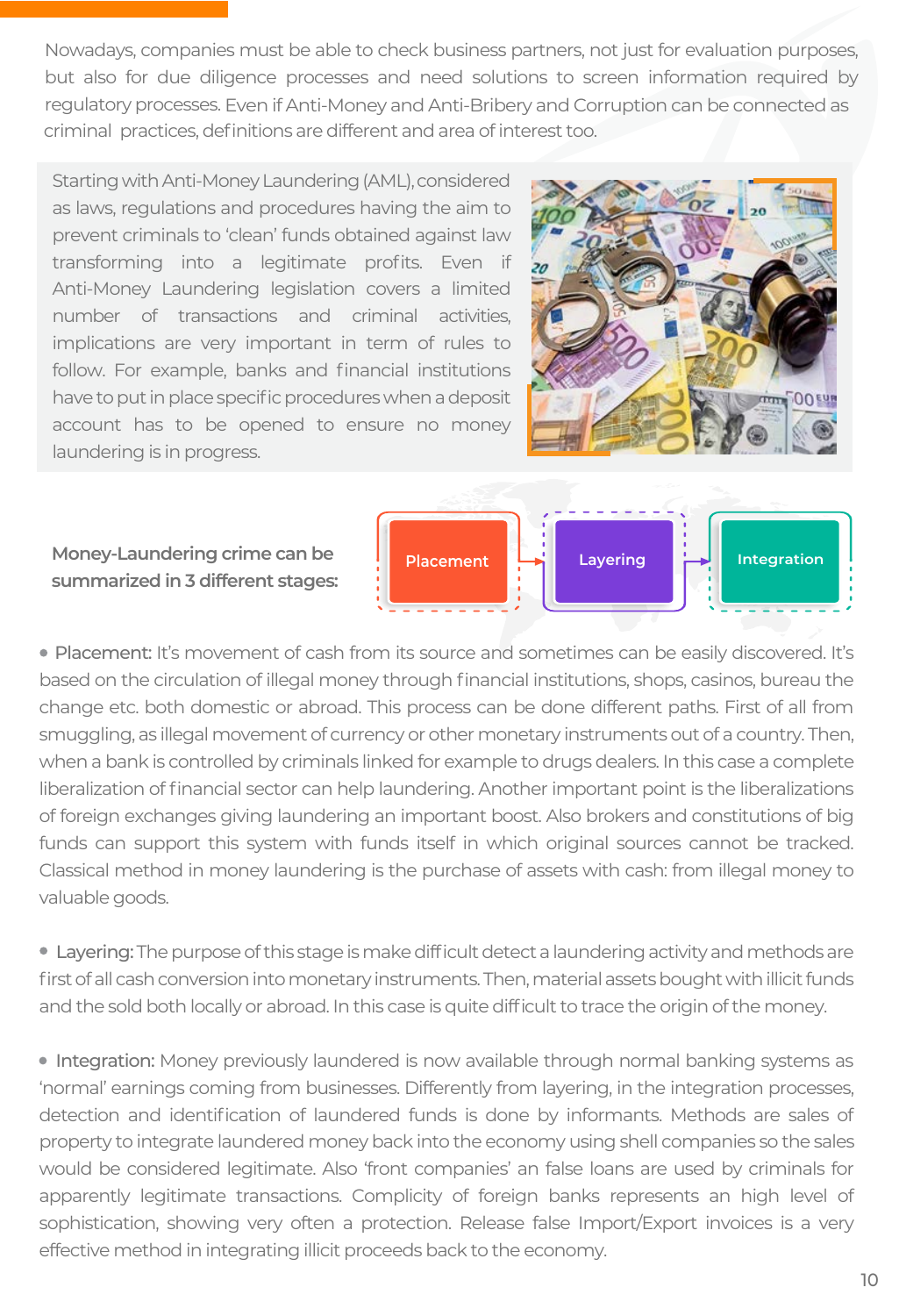It's very important to take into account:

Criminals use money laundering to hide their crimes and connected money

Anti-Money Laundering regulations is committed fight criminals in hide illicit money

Anti-Money **Laundering** regulations require financial institutions to monitor customers

Transactions and report suspicious financial activities

Moving to Anti-Bribery and Corruption, can happen anywhere in a company but it's more evident where business is also overseas and there is an interaction with government. It means that operate globally expose at the same time to new opportunities and risks. US Foreign Corrupt Practices Act (FCPA) and UK Bribery Act set the general parameters is defining bribery and corruption around the world.

These acts are defining the guidelines for how to identify, avoid, report and prevent bribery and corruption, how they must be reported, awareness. This is very important for the organizations as a lack in these practices can cause reputation damages, unwanted media attention and consequent lack in trust with potential decrease in economic results. Only clear polices in bribery and corruptions can help in proceeding transparently.

Bribery and corruption have two different definitions even if are representing a very similar crime.

• Bribery: As the offering, giving, receiving, or soliciting of any item of value to influence the actions of an official, or other person, in charge of a public or legal duty.

• Corruption: It is more generic and can be considered as the abuse of entrusted power for a private gain.

Operating in a global market the risk of being victim of bribery and corruption exists. This is why every time a relationship with a business partner is in place is required to have in place a robust due diligence flow in order to avoid such risks.

Main Anti-bribery and anti-corruption acts and regulations are:

- Organization for Economic Co-operation and Development (OECD) Anti-Bribery and Corruption
- Foreign Corrupt Practices Act (FCPA)
- United Kingdom (UK) Bribery Act
- Modern Slavery Act, UK
- United Nations Convention against Corruption



In this scenario, where Money Laundering and Bribery and Corruption can represent a risk for company and organizations both in term of legal proceedings and reputational damages with consequent economic losses, it's mandatory be able to count in information useful to performs checks on business partners. Having access to these data means protecting your business from reputational, operational, financial and legal risks.

For these reasons, SkyMinder, CRIF plarform giving access to in-depth credit and financial data on companies all over the world, represents a critical driver of financial transparency, providing instruments to prevent fraud and make proper compliance checks.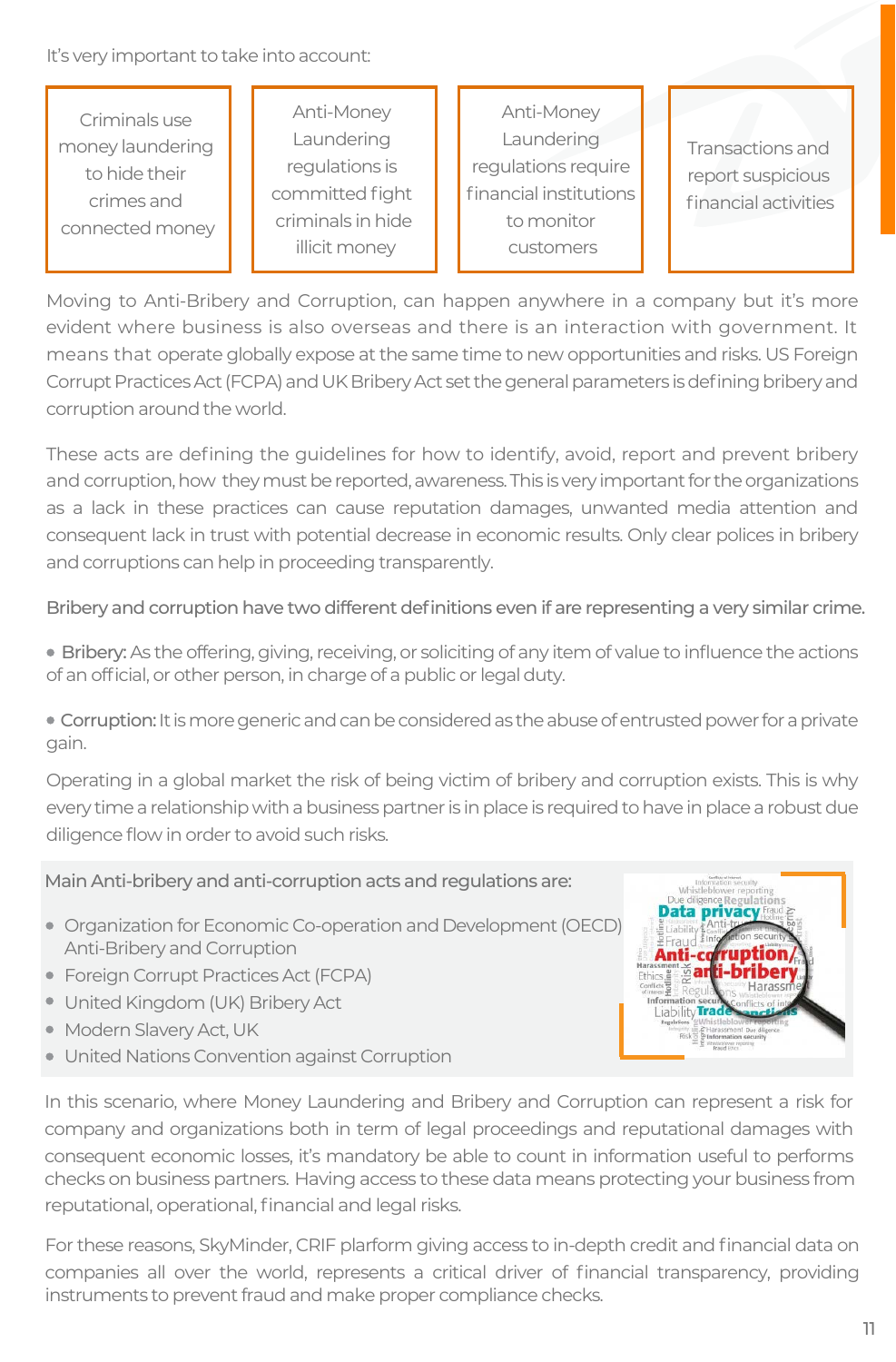Through the integration of LexisNexis Risk Solutions, Skyminder users are able to accede asophisticated data analytics platform and identify patterns of subjects involved with companies and entities associated with financial crime risks in all countries.



#### **Risk Categories Coverage**

#### **Sanctions Data -**

Aggregated information from the most important sanctions lists (OFAC, EU, UN, FBI, Bureau of Industry and security etc.)

#### **Enforcement -**

Data published by official government agencies, industry regulators, disciplinary. Included bribery, burglary, corruption, money laundering, terrorism, pollution, terrorism, tax evasion, war crime, financial crime etc.

#### **PEP (politically exposed persons) -**

Individuals with a prominent government or an international function, their family member, included head of states/government, senior politicians, judicial or military offices, important political party official. Followed FATF (Financial Action Task Force) definition on PEP, including primary and secondary.

#### **Adverse Media -**

Publically available media sources publishing news describing a crime, classified in 49 categories. Included local and international newspaper, broadcasts, press releases in 59 different languages for 35,000 media sources.

#### **SOE (state owned entity) -**

Government-owned corporations (% owned > 50%) and government-linked corporations (% owned by governments < 50%. FATF recommend to know % owned by a Governemnt.

#### **Registration -**

Data posted by government as compliance with the government body's rules and regulations. Can be included in FATCA Registered Institutions (Foreign Account Tax Compliance Act), IHS Registered Ship (especially if flag associated to high-risk and non-cooperative jurisdiction list. Marijuana Registered Business, issued by U.S. includes officially licensed ormarijuana business for recreational use.



Via SkyMinder is possible to choose between two different products integrating LexisNexis Risk Solutions Compliance Check Report and Extended Check Report.

**Compliance Check Report:** makes possible to find any business entity worldwide and get information on whether the subject is on lists regarding fraud, terrorism, money laundering or other crimes.

 **Extended Check Report:** allows to find companies worldwide and obtain information about the company itself, as well as its directors, shareholders and parent companies, as described in the Credit Report, and to check if the subject is on any lists of criminal activity.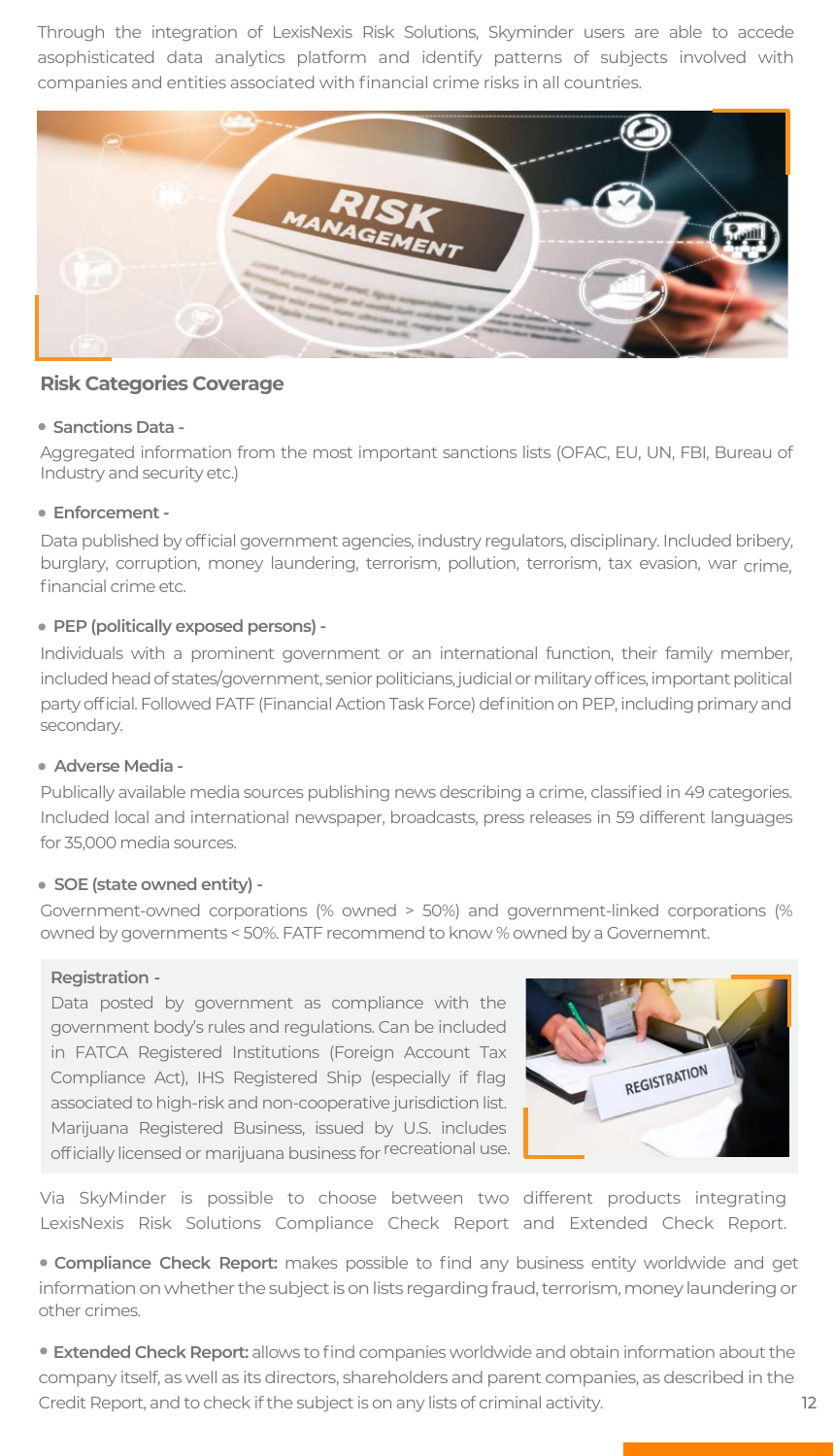# **Quick Infographics**

# **CRIF's Supply Chain Due Diligence Report**



# **Evaluate Your Vendors with CRIF's Supply Chain Due Diligence Report**



### **What is Supply Chain Due Diligence?**

It accounts for the efforts taken to investigate a potential business partner and associated risks that can disrupt the supply chain of your company. The main and vital purpose of the process is to ensure that the portfolio of the top-notch suppliers is available at the disposal of the company.

### **Key Benefits of Supply Chain Due Diligence**



Increase performance visibility: The simple process of measuring the performance of the suppliers can help improve the overall performance of the company.



Leverage the supply base: Plan a better and new range of products and services based on a good understanding of its suppliers' expertise, vital capabilities, and performance levels.



Diminish risk factors: Identify potential threats under credit lines, operations, possible bankruptcy, defaults and eliminate any corruption risks.



Align customer and supplier business practices: Ensure suppliers run their business operations in alignment with their customers sharing similar business ethics and work towards the continuous improvement of their operations.

Keep your third-party due diligence in check. **Get your Business Information Report from CRIF today!**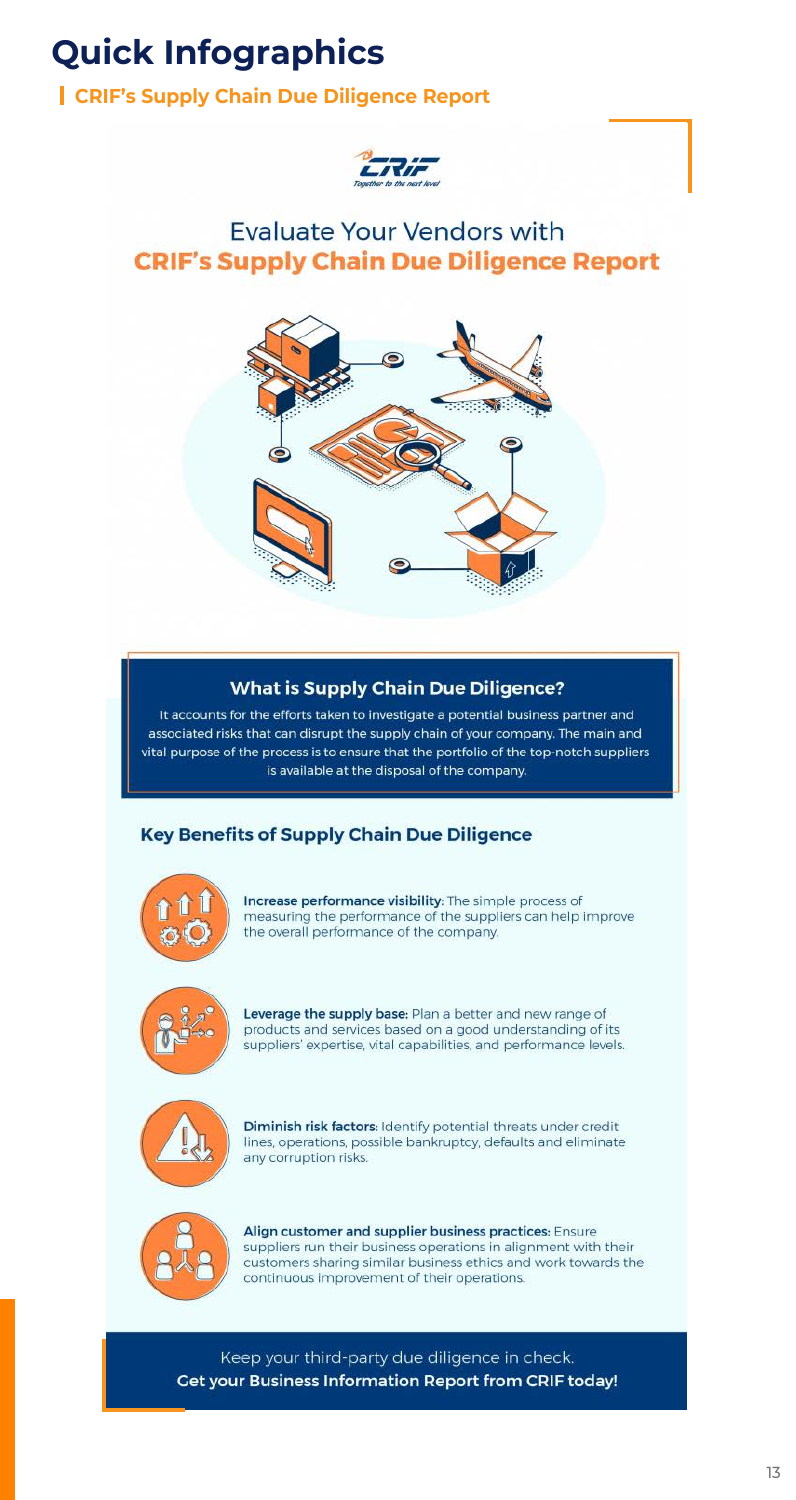# **About CRIF India**

CRIF India is one of India's leading provider of Credit Information, Business Information, Analytics, Scoring, Credit Management and Decisions Solutions.

CRIF's Business Information Report, commonly known as the BIR Report, is a new way of thinking about data and information and how they are linked to each other. Available in 230 countries and territories, CRIF'S Business Information Report contains up to date information collected from various data sources. The report helps in determining a company's profitability, financial trends, and risk. It also provides an in-depth profile of a company, including financial information, legal cases, history of business, ownership details, operational information, and details on related firms and special events that occurred in the past involving company management. It's an industry standard for evaluating both new and existing credit relationships, especially medium-to-high risk accounts. Additionally, it supports a company's other efforts, like marketing and purchasing.

# **CRIF India's Business Information Offerings**